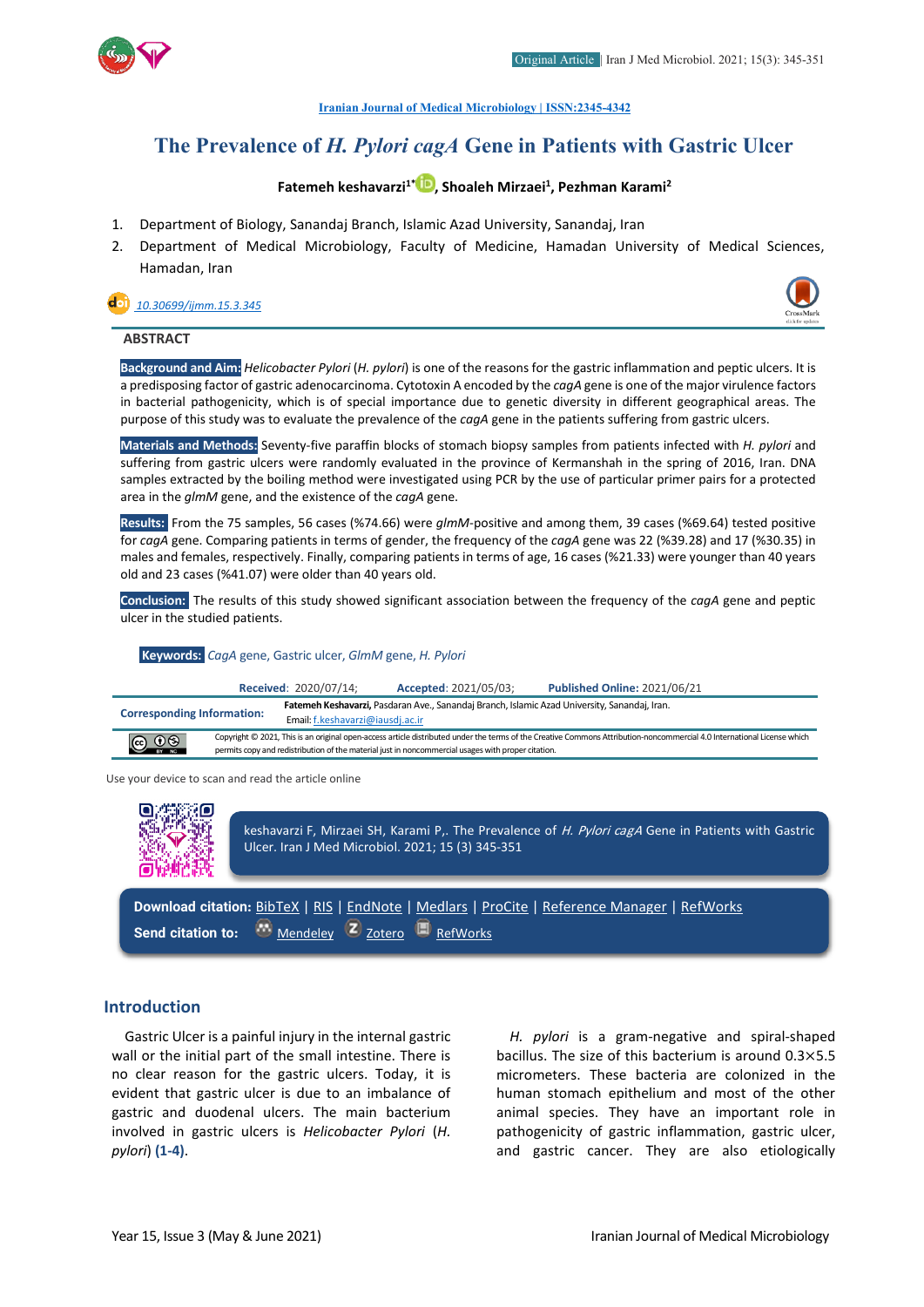important in the illnesses of peptic ulcer and malignant stomach **(5-7)**.

Antrum mucus, exotic, and cardia are equally sensitive to infection and the bacteria are colonized in the same way **(8)**. The bacteria of *H. pylori* are colonized in the stomach of half of the population in the world. Tissue gastritis is a public complication among all individuals infected with these bacteria; however, it has evident clinical circumstances similar to gastric ulcer and gastric cancer just among a few of the patients **(5-9)**.

The mechanisms responsible for different stages of the disease are not fully understood. However, two pathogenicity indices have been identified which have been introduced as virulence factors of different bacterial strains **(10-11)**. These factors are cytotoxinassociated gene A (*cagA*) and vacuolating cytotoxin (vacA) **(12-14)**.

The *cagA* gene is located in the region of I in the pathogenicity part (*CagA, PAI CagA*) and is one of the leading causes of pathogenicity. *Cag PAI* is a 40 kb locus and its percentage of guanine-cytosine (35% to 39%) is different from the other genomes **(8)** and is transmitted through some strains of *H. pylori*. This island has 31 genes out of which, 6 are coding the fourth type of secretion system and take the role in the association of the host bacteria with the pathogenicity process **(1-10)**.

*CagA* is a 120–145 kDa protein encoded on the 40 kb cag pathogenicity island (PAI). The *cagA* protein is one of the superficial proteins of the external membrane in *H. pylori* that has great power in raising the safety. The products of this gene cause duckling in the host cell, after entering bacteria to the stomach epithelial cells. The *cagA* protein can increase the virulence of bacteria after entering the target cell directly and interference with the cell messaging systems. The existence of this gene in some strains of *H. pylori* shows the existence of such pathogenicity island of cag PAI **(6-9)**.

*H. pylori* strains can be divided into *cagA*-positive or -negative strains. It seems that the severity of digestive illnesses such as peptic ulcer, gastric mucosal atrophy, and gastric cancer is because of *H. pylori* relating to cag pathogenicity island such as peptic ulcer **(1-15)**. Also, studying the specific bacterial genes

of *glmM* was used to prove, control, and study the existence of *H. pylori*. According to the previous studies, the *glmM* gene had more sensitivity to recognize these bacteria in comparison with the other genes **(10)**. Therefore, the purpose of the present survey was to study the frequency of the *cagA* gene of *H. pylori* gene among the patients suffering from gastric ulcers in the City of Kermanshah.

#### **Materials and Methods**

#### **Samples**

The present research was a case-observing study. The samples were 75 PA paraffin blocks; 40 men  $(47\pm28)$  and 35 women  $(47\pm26)$  of the patients suffering from gastric ulcer that were randomly collected from Imam Reza Hospital in the City of Kermanshah, Iran. Participants in research clearly expressed consent to being involved in the study. Then, the information related to each patient was collected from the registered Office of Pathology in the Hospital.

Selecting the patients was performed randomly, and the only inclusion criterion was gastric ulcer.

#### **DNA Extraction**

DNA extraction was done by the boiling method according to the Protocol. Then, genomic DNA samples (4  $\mu$ L) mixed with diluted loading dye (2  $\mu$ L) were electrophoresed on 1.5% agarose gel.

#### **Measuring DNA Concentration**

The optical absorption of extracted DNA samples was measured by NanoDrop (2000/2000C, Thermo, USA) using a ratio of OD260/OD280 to ensure the desired quality of DNA to be used in PCR.

#### **Molecular Studies**

The primers sequences to amplify the *glmM* gene were selected from a previous study **(16)** and primers for the *cagA* gene were designed by Gene Runner software considering all the points of SNP. To ensure the accuracy of the primers, they were blasted in NCBI database [\(Table 1\)](#page-1-0). Primers were synthesized by Cinnagen Company (Iran). Molecular study was performed by PCR method using the PCR detection Kit (Cinnaclon). The PCR cycles of the desired genes are presented i[n Table 2,](#page-2-0) separately.

#### <span id="page-1-0"></span>**Table 1.** The primers sequences

| <b>Primer name</b>      | <b>Primer sequence</b>                                    | <b>Primer connection</b><br>temperature | Length of the piece |
|-------------------------|-----------------------------------------------------------|-----------------------------------------|---------------------|
| glmM-F<br>$g/mM-R$      | AAGCTTTTAGGGGTGTTAGGGGTTT<br>AAGCTTACTTTCTAACACTAACGC     | 58                                      | 294bp               |
| $C$ ag $A$ -F<br>CagA-R | TTGACCAACAACCACAAACCGAAGC<br><b>TTCCCTTAATTGCGAGATTCC</b> | 55                                      | 183bp               |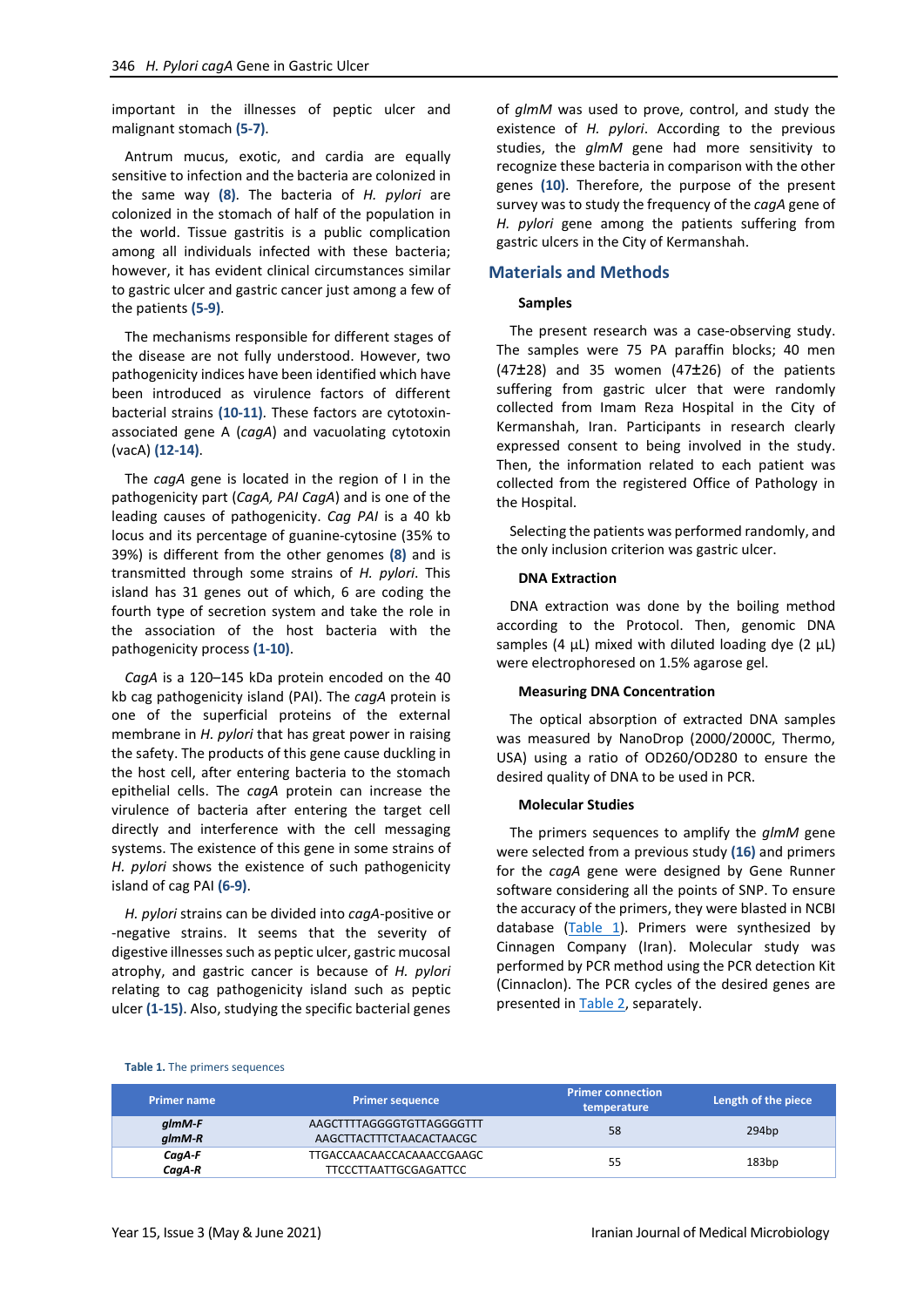| <b>Cycling condition</b> |                      |                     |                 |           |                        |  |
|--------------------------|----------------------|---------------------|-----------------|-----------|------------------------|--|
| <b>Genes</b>             | Initial denaturation | <b>Denaturation</b> | Annealing       | Extension | <b>Final Extension</b> |  |
| glmM                     | 94 $^{\circ}$ C      | 94 $^{\circ}$ C     | 58 $^{\circ}$ C | 72 °C     | 72 °C                  |  |
|                          | 5 Min                | 30 Sec              | 60 Sec          | 30Sec     | 5 min                  |  |
| Repeated for 35 Cycles   |                      |                     |                 |           |                        |  |
| cagA                     | 94 $^{\circ}$ C      | 94 $^{\circ}$ C     | 55 $^{\circ}$ C | 72 °C     | 72 °C                  |  |
|                          | 5 Min                | 30 Sec              | 30 Sec          | 30Sec     | 5 min                  |  |
| Repeated for 35 Cycles   |                      |                     |                 |           |                        |  |

#### <span id="page-2-0"></span>**Table 2.** PCR proliferation conditions

#### **Statistical Analysis**

The data were analyzed by Excel software and SPSS 20 (SPSS Inc., Chicago, Ill., USA) and frequency of the genes were studied. Also, the logistic regression test was used to determine the association of each form of the disease with the virulence genes alone. A Pvalue<0.05 was considered statistically significant.

The electrophoretic patterns of The PCR products of glmM and *cagA* genes were presented in **Figures 1** and [2,](#page-2-2) respectively. The length of amplified fragments related to *glmM* and *cagA* genes are 294 and 183 bp, respectively. After confirming *glmM-*positive samples, which indicate the presence of *H. pylori*, these samples were used to monitor and determine the presence of *cagA* gene.

# **Results**



<span id="page-2-1"></span>**Figure 1.** The electrophoretic pattern of the PCR product of *glmM* gene. The length of amplified fragment by *glmM* primers is 294 bp. The first column shows the ladder of 100 bp. The samples of 2, 3 and 5-8 and 11 are positive for *glmM* and 1, 4 and 9, 10, 12 are negative for this gene.



<span id="page-2-2"></span>**Figure 2.** The electrophoretic pattern of the PCR product of the *cagA* gene. The length of amplified fragment by *cagA* primers is 183 bp. The first column shows the ladder of 100 bp. The samples of 1,2,3 4 and 7,8,9 are positive for *cagA* and 5 and 6 are negative for this gene.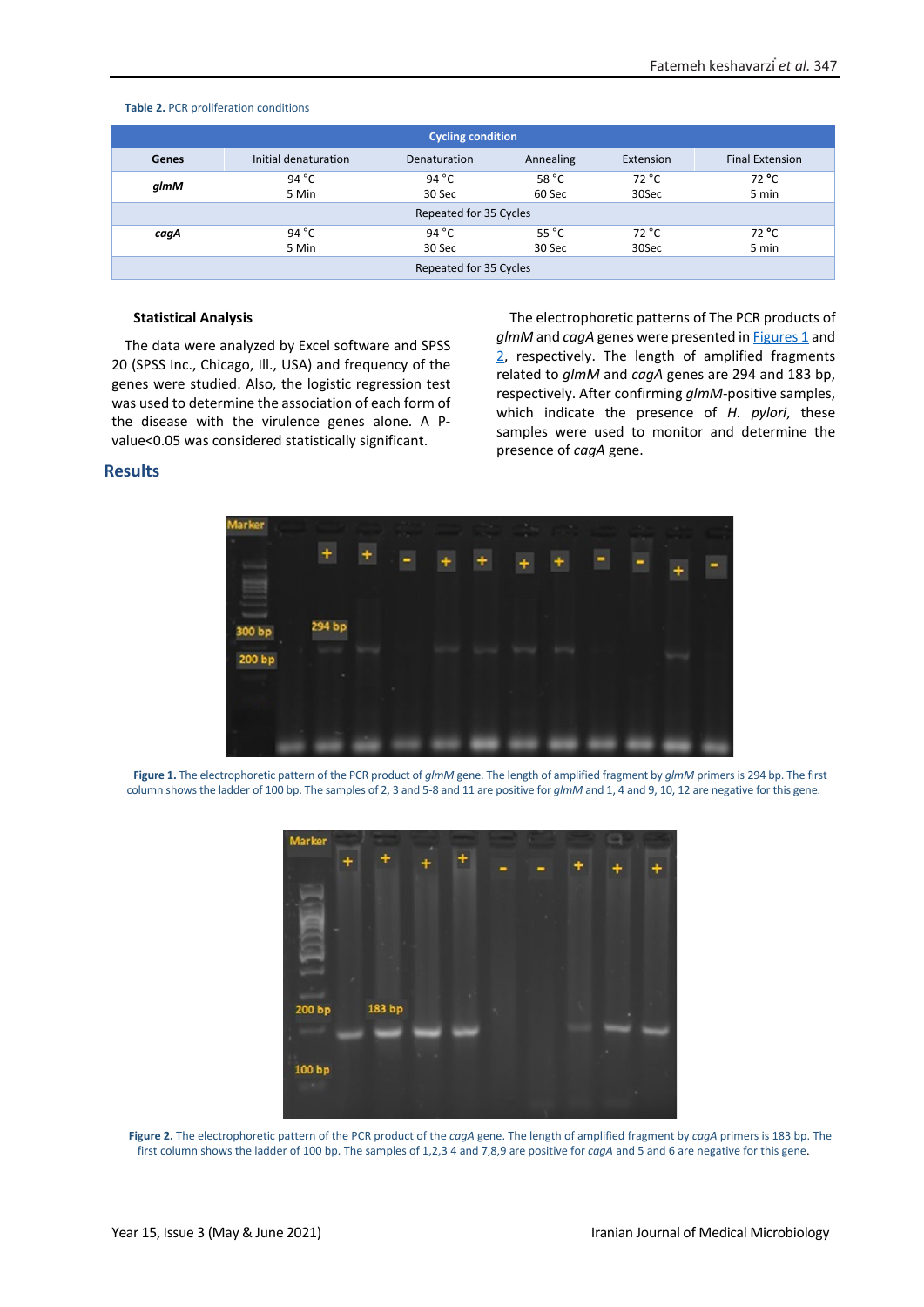The results showed that out of 75 samples, 56 were positive for *glmM* gene and out of 56 positive samples (*glmM*-positive), 39 (69.64 %) were positive for *cagA* gene.

Among them, the frequency of *glmM* gene was more in men (29, 38.66%) compared to women (27, 36%), although not significant. Also, regarding *cagA*  gene, its frequency was more in men (22, 39.28%) compared to women (17, 30.35%) but not significant [\(Table 3\)](#page-3-0) [\(Figure 3\)](#page-3-1).

The correlation between the clinical forms of the disease and the presence of *glmM* and *cagA* genes was found to be significant (*P*=0.005).



<span id="page-3-1"></span>

#### <span id="page-3-0"></span>**Table 3.** Comparing the frequency of positive *glmM* and *CagA* genes

|                             | $GlmM+$     | $G$ lm $M$ <sup>-</sup> | $CaqA+$     | C <sub>qA</sub> |
|-----------------------------|-------------|-------------------------|-------------|-----------------|
| <b>Patients</b><br>$N = 75$ | 56 (74.66%) | 19 (25.33%)             | 39 (69.64%) | 17 (30.35%)     |
| Man<br>40 (53.33%)          | 29 (38.66%) | 11 (14%)                | 22 (39.28%) | 7(12.5%)        |
| Woman<br>35 (46.66%)        | 27 (36%)    | 8(10.6%)                | 17 (30.35%) | 10 (17.85%)     |

The study of *glmM* gene among women and men indicated that 23 patients (30.66%) under 40 years old, and 33 patients (44%) over 40 years old tested positive for *glmM* gene that shows the frequency of this gene is more among patients who were over 40 years old. Also, about *cagA* gene, 16 patients (21.33%) under 40 years old and 23 patients (41.07%) over 40 years old were positive for the *cagA* gene that shows the frequency of this gene is higher in the patients over 40 years old [\(Table 4\)](#page-3-2).

Also, the relation between age and sex of the patients with clinical forms of *H. pylori* disease was studied using Chi-square and Fisher's exact tests. No significant association was found in this regard.

<span id="page-3-2"></span>**Table 4.** Comparing the frequency of the positive *glmM* and *cagA* genes among people with the age around 40 years old.

| Patients     | $G/mM+$     | $GIMM -$     | $caqA+$      | $caqA-$      |
|--------------|-------------|--------------|--------------|--------------|
| $N=75$       | 56 (74.66%) | 19 (25.34%)  | 39 (69.64%)  | 17 (30.35%)  |
| Less than 40 | 23 (30.66%) | 11 (14.64 %) | 16 (28.57 %) | 7(12.5%)     |
| More than 40 | 33 (44 %)   | 8 (10.70 %)  | 23 (41.07 %) | 10 (17.85 %) |

#### **Discussion**

In this research, 75 paraffin blocks of stomach biopsy samples from the patients infected with *H. pylori* and suffering from gastric ulcers were investigated in the province of Kermanshah, Iran. Also, the extra information about these patients was achieved through registered Office of Pathology, Imam Reza Hospital.

The *glmM* gene, which has more sensitivity for *H*. *pylori* detection compared to the other genes, was used to identify positive *H. pylori* samples (10-11). Out of 75 samples, 56 (74.66%) were positive for the *glmM* gene that indicates the high frequency of *H. pylori* among patients suffering from gastric ulcer that was in line with the previous studies outcome **(8)**.

In the study of Megrow *et al.*, the prevalence of *H. pylori* or the prevalence of *glmM* gene in the biopsy specimens was 44% **(12)**. In *glmM-*positive samples, the prevalence of *cagA* was 69.64% **(39)**, indicating a high frequency of this gene in these samples. In previous study by Jafari *et al.*, on 280 gastric biopsy samples in Tehran, the frequency of the *cagA* gene was about 74.3% **(13)**.

The prevalence of the *cagA* gene in the studies of Douraqi and Crashia were 84.02% **(2)** and 41.5% **(14)**,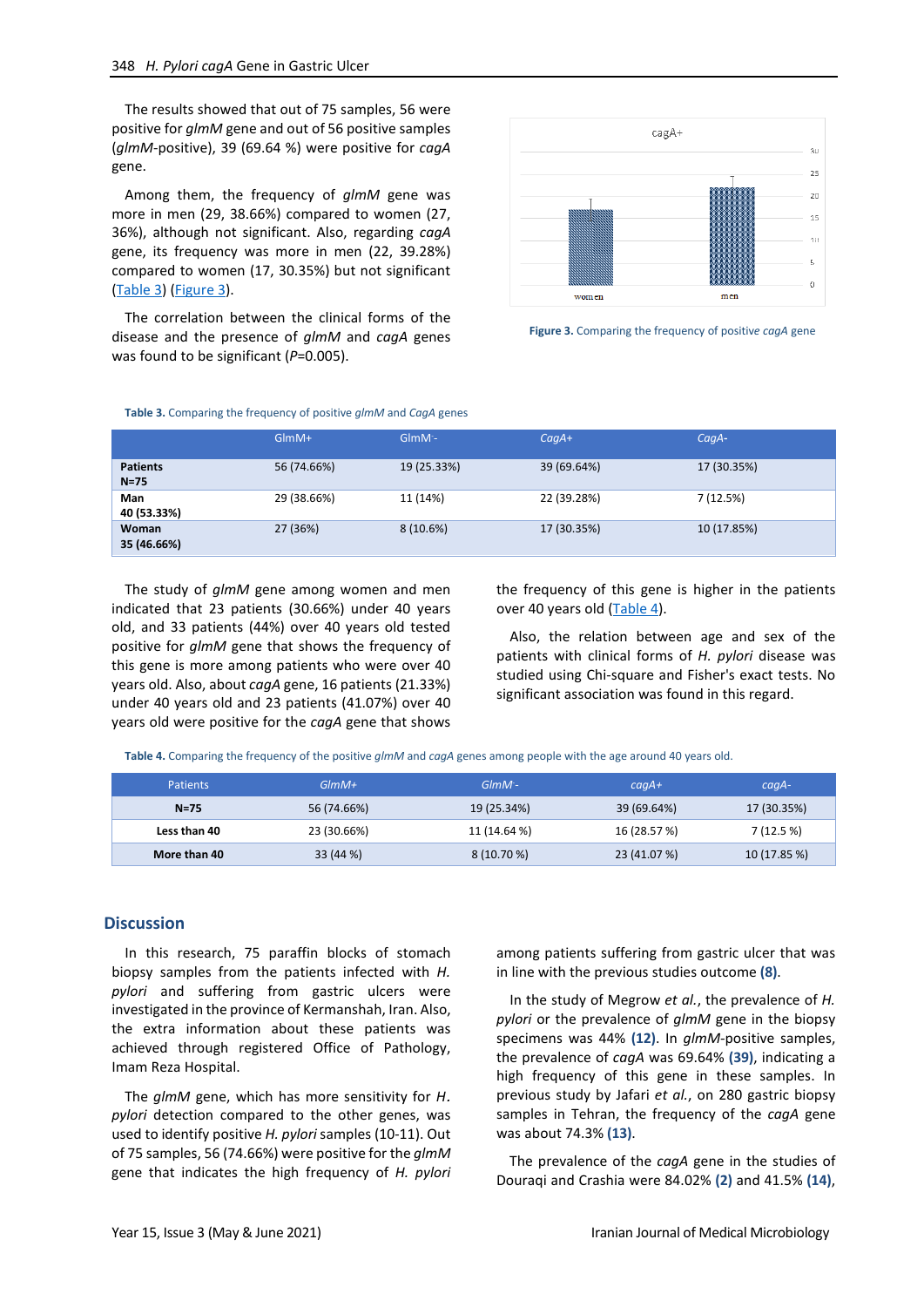respectively. These results were different from the previous studies in Europe (66-73%) but identical with the majority of studies in Middle East countries (Turkey, Egypt, Israel, and Jordan) in which the outbreak of the *cagA* gene was between 26 to 44% **(7)**.

In another study by Hussein *et al.*, the frequency of the *cagA* gene was 65.9% along with achieved results from gathered samples over the same gene in Tunisia (61.6%), Iran (76%), and Iraq (71%) **(15)**, and was similar to the results of the present study. In the study by Essawi *et al.*, which was conducted to recognize the existence of *H. pylori* in biopsy samples through PCR, the frequency of this gene was 65.9% **(16)** that accords with my results.

Then, the patients were studied and compared based on the gender. The findings showed the frequency of *cagA* gene in man at 22 (39.28%) and in women at 17 (30.35%). The frequency of the *cagA* gene was more in men compared to women. It seems that high number of men samples or having more exposure of men to infection or even the gender and some other factors might be effective.

The patients were also compared in terms of their age. The results showed that the level of *cagA* gene frequency in the patients under 40 was 16 (21.33%)

**Referance**

- 1. Yu C, Li L, Chen W, Jiao Y, Yang N, Yang E, Zhang J, Chen L, Li Y. Levofloxacin susceptibility testing for Helicobacter pylori in China: comparison of E-test and disk diffusion method. Helicobacter. 2011; 16:119-23. [\[DOI:10.1111/j.1523-](https://doi.org/10.1111/j.1523-5378.2011.00820.x) [5378.2011.00820.x\]](https://doi.org/10.1111/j.1523-5378.2011.00820.x) [\[PMID\]](https://www.ncbi.nlm.nih.gov/pubmed/21435089)
- 2. Ayala G, Escobedo-Hinojosa WI, de la Cruz-Herrera CF, Romero I. Exploring alternative treatments for Helicobacter pylori infection. World J Gastroenterol 2014; 20:1450-69. [\[DOI:10.3748/wjg.v20.i6.1450\]](https://doi.org/10.3748/wjg.v20.i6.1450) [\[PMID\]](https://www.ncbi.nlm.nih.gov/pubmed/24587621) [\[PMCID\]](http://www.ncbi.nlm.nih.gov/pmc/articles/PMC3925854)
- 3. Yamaoka Y, Kato M, Asaka M .2008. Geographic differences in gastric cancer incidence can be explained by differences between Helicobacter pylori strains. Intern Med 47: 1077-83. [\[DOI:10.2169/internalmedicine.47.0975\]](https://doi.org/10.2169/internalmedicine.47.0975) [\[PMID\]](https://www.ncbi.nlm.nih.gov/pubmed/18552463) [\[PMCID\]](http://www.ncbi.nlm.nih.gov/pmc/articles/PMC3732488)
- 4. Polk DB, Peek Jr RM. Helicobacter pylori: gastric cancer and beyond. Nat Rev Cancer 2010; 10:403-14. [\[DOI:10.1038/nrc2857\]](https://doi.org/10.1038/nrc2857) [\[PMID\]](https://www.ncbi.nlm.nih.gov/pubmed/20495574) [\[PMCID\]](http://www.ncbi.nlm.nih.gov/pmc/articles/PMC2957472)
- 5. Mendoza JA, Weinberger KK, Swan MJ. The Hsp60 protein of Helicobacter pylori displays chaperone acactivity under acidic conditions. Biochem Biophys Rep2017; 9:95-9.

and in the patients over 40, was 23 (41.07%). This determines that the frequency level of this gene among patients over 40 years old is higher. Thus, the frequency of *cagA* gene is higher among people over 40 years because of the existence of these bacteria among the elder patients.

# **Conclusion**

In the present study, the frequency of the *cagA* and *glmM* genes was investigated in the patients with gastric ulcer in the province of Kermanshah. The results showed high level of *glmM* gene in the studied patients. Therefore, *H. pylori* infection is probably an effective factor to cause gastric ulcer in these patients. Also, the high abundance of *cagA* gene emphasizes the pathogenicity of this gene in positive *H. pylori* patients. Therefore, monitoring this gene is important in assessing the possibility of gastric ulcer disease.

# **Acknowledgment**

The authors would like to thank the personnel of Imam Reza hospital in Kermanshah.

# **Conflict of Interest**

The authors declared that they have no competing interests.

# [\[DOI:10.1016/j.bbrep.2016.11.011\]](https://doi.org/10.1016/j.bbrep.2016.11.011) [\[PMID\]](https://www.ncbi.nlm.nih.gov/pubmed/28955994) [\[PMCID\]](http://www.ncbi.nlm.nih.gov/pmc/articles/PMC5614549)

- 6. Prasertpetmanee S, Mahachai V, Vilaichone RK. Improved efficacy of proton pump inhibitor amoxicillin - clarithromycin triple therapy for Helicobacter pylori eradication in low clarithromycin resistance areas or tailored therapy. Helicobacter. 2013; 18:270-3. [\[DOI:10.1111/hel.12041\]](https://doi.org/10.1111/hel.12041) [\[PMID\]](https://www.ncbi.nlm.nih.gov/pubmed/23356886)
- 7. Atherton JC, EM Omar-El, JL Hale, RH A. In Differences. at motif phosphorylation tyrosine CagA pylori H on influences and, strains Asian East and western between. Microbiol Med J 2008; 7(10): 57 - 62.
- 8. Thung I, Aramin H, Vavinskaya V, Gupta S, Park JY, Crowe SE, Valasek MA. Review article: the global emergence of Helicobacter pylori antibiotic resistance. Aliment Pharmacol Ther. 2016;43:514- 33. https://doi.org/10.1111/apt.13625 [\[DOI:10.1111/apt.13497\]](https://doi.org/10.1111/apt.13497)
- 9. Pellicano R, Ribaldone DG, Fagoonee S, Astegiano M, Saracco GM, Mégraud F. A 2016 panorama of Helicobacter pylori infection: key messages for clinicians. Panminerva Med. 2016;58:304-17.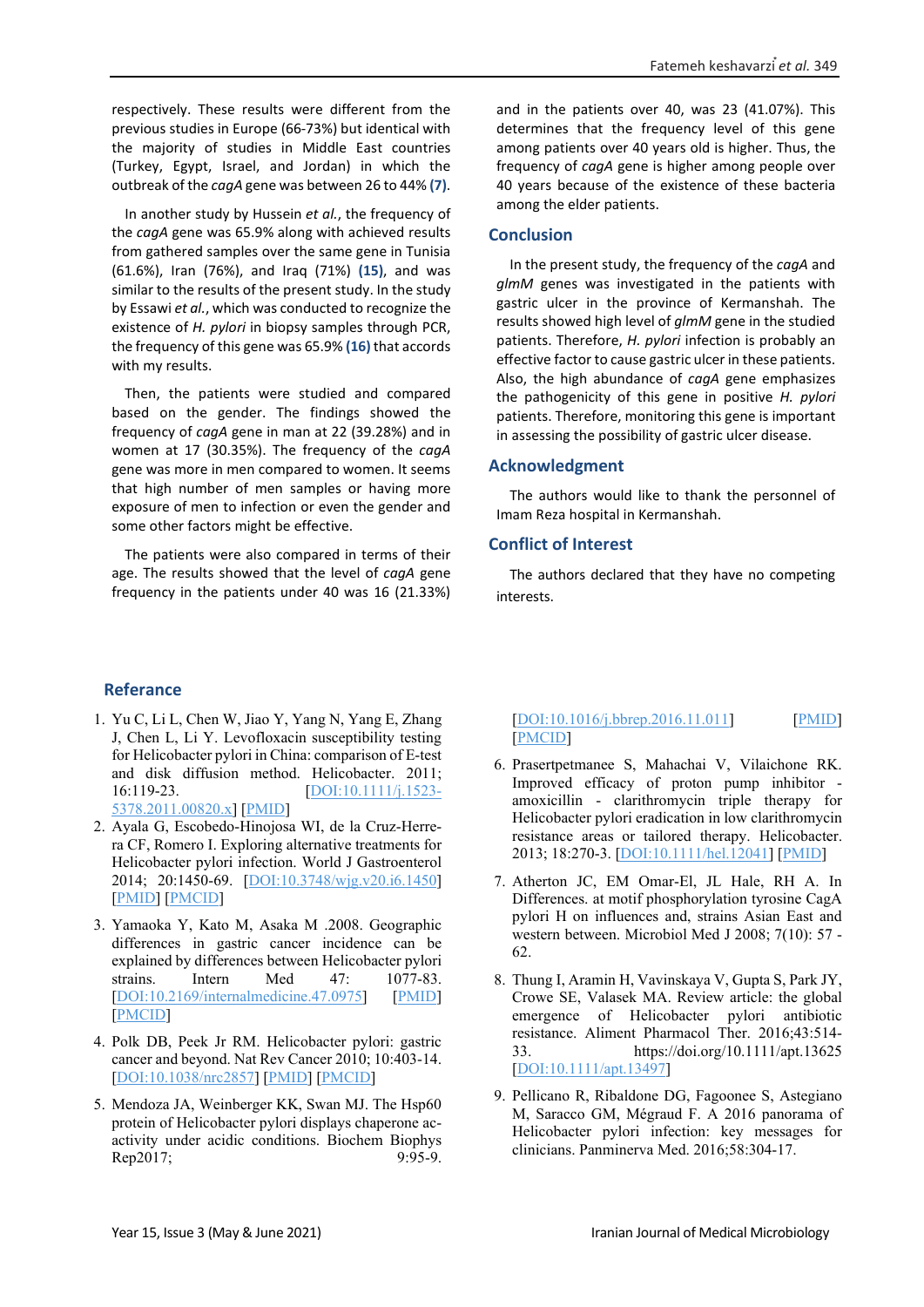- 10. Falsafi T, Ehsani A, Niknam V. The role of active efflux in antibiotic - resistance of clinical isolates of Helicobacter pylori. Indian J Med Microbiol. 2009;27:335-40. [\[DOI:10.4103/0255-](https://doi.org/10.4103/0255-0857.55452) [0857.55452\]](https://doi.org/10.4103/0255-0857.55452) [\[PMID\]](https://www.ncbi.nlm.nih.gov/pubmed/19736403)
- 11. Abolghasem Tohidpour. CagA-mediated pathogenesis of Helicobacter pylori, Microb Pathog 93 (2016) 44e55. [\[DOI:10.1016/j.micpath.2016.01.005\]](https://doi.org/10.1016/j.micpath.2016.01.005) [\[PMID\]](https://www.ncbi.nlm.nih.gov/pubmed/26796299)
- 12. Megraud FM and Lehours P. "Helicobacter pylori detection and antimicrobial susceptibility testing," Clini Microbiol Rev. 2007; 20(2): 280-322. [\[DOI:10.1128/CMR.00033-06\]](https://doi.org/10.1128/CMR.00033-06) [\[PMID\]](https://www.ncbi.nlm.nih.gov/pubmed/17428887) [\[PMCID\]](http://www.ncbi.nlm.nih.gov/pmc/articles/PMC1865594)
- 13. Jafari F, Aslani M, Shokrzadeh L, Baghai K, Dabiri H, Zojaji H, Razavilar V, Kharaziha P, Haghazali M, Molaei M, Zali MR. Distribution of UreC, CagA, and vacA genes in Helicobacter pylori isolated from patients with gastroduodenal disease in Tehran, Iran. Europ Soc Clin Microbiol Infect Dis 2007. [\[DOI:10.1016/S0924-8579\(07\)71682-5\]](https://doi.org/10.1016/S0924-8579(07)71682-5)
- 14. Krashias G, Bashiardes S, Potamitou A, Potamitis GS, Christodoulou Ch. Prevalence of Helicobacter pylori CagA and vacA genes in Cypriot patients. J Infect Dev Ctries 2012; 7(9):642-650. [\[DOI:10.3855/jidc.2923\]](https://doi.org/10.3855/jidc.2923) [\[PMID\]](https://www.ncbi.nlm.nih.gov/pubmed/24042099)
- 15. Hussein NR, Mohammadi M, Talebkhan Y, Doraghi M, Letley DP, Muhammad MK, et al. Differencesin virulence markers between Helicobacter pylori strains from Iraq and those from Iran: potential importance of regional differences in H. pylori-associated disease, Journal of Clinical<br>Microbiology 2008; 46(5): 1774-1779. Microbiology [\[DOI:10.1128/JCM.01737-07\]](https://doi.org/10.1128/JCM.01737-07)
- 16. Essawi T, Hammoudeh W, Sabri I, Sweidan W, and Farraj M A. Determination of Helicobacter pylori Virulence Genes in Gastric Biopsies by PCR. Hindawi Publishing Corporation ISRN<br>Gastroenterology 2013; 16:119-123. Gastroenterology [\[DOI:10.1155/2013/606258\]](https://doi.org/10.1155/2013/606258) [\[PMID\]](https://www.ncbi.nlm.nih.gov/pubmed/23691338) [\[PMCID\]](http://www.ncbi.nlm.nih.gov/pmc/articles/PMC3649278)